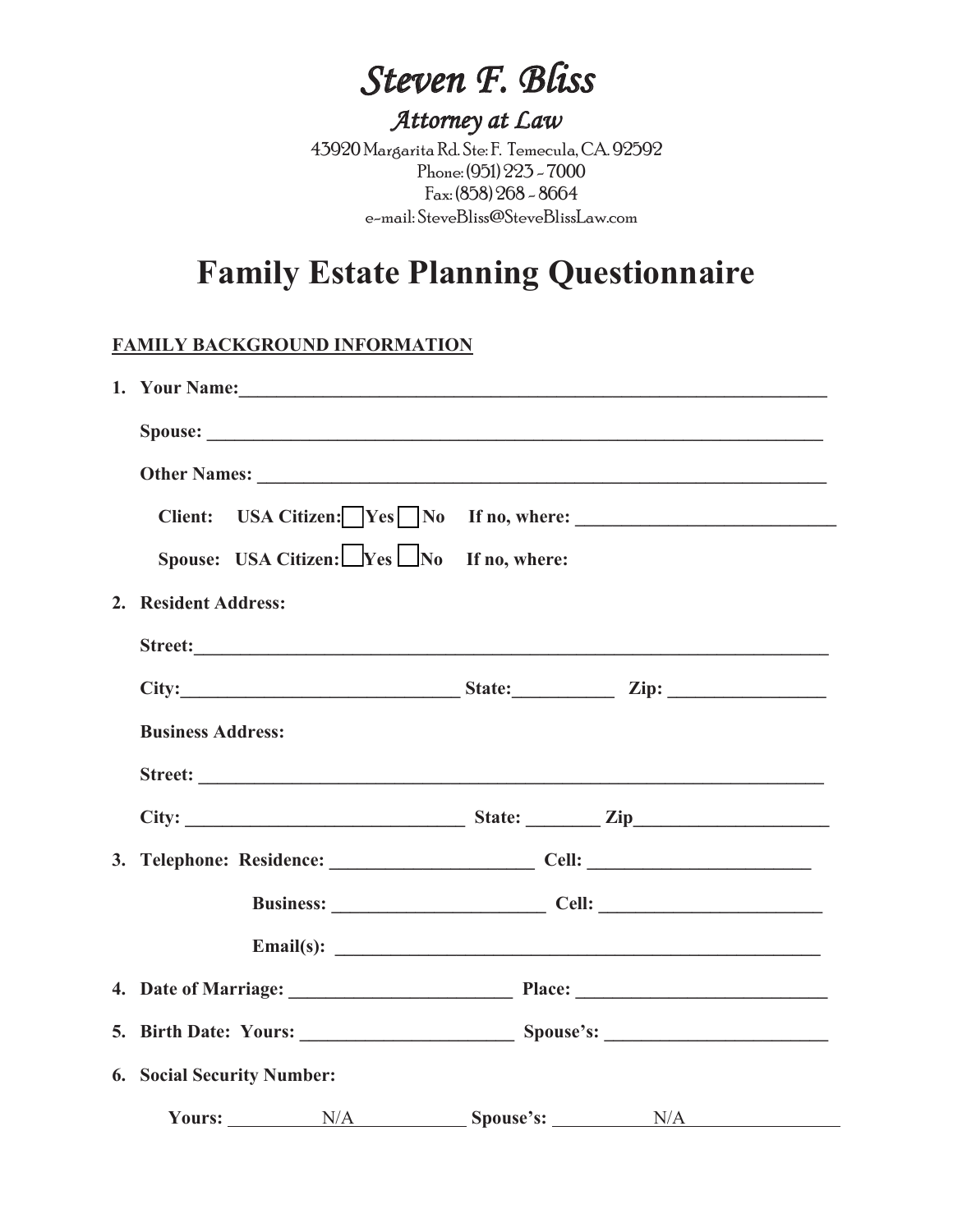7. Children of this marriage, if any:

|                                                             | $\sim$ D.O.B.                                                 |
|-------------------------------------------------------------|---------------------------------------------------------------|
|                                                             | $\sim$ D.O.B.                                                 |
|                                                             | $\sim$ D.O.B.                                                 |
|                                                             | $\sim$ D.O.B.                                                 |
|                                                             | $\sim$ D.O.B.                                                 |
|                                                             | $\sim$ D.O.B. $\sim$ D.O.B.                                   |
| 8. Prior Marriage(s) if any: List name of former spouse(s): |                                                               |
|                                                             |                                                               |
| Children of prior marriage(s), if any:                      |                                                               |
|                                                             | D.O.B.                                                        |
| D.O.B.                                                      |                                                               |
|                                                             | $\qquad \qquad \textbf{D.O.B.} \qquad \qquad \textbf{D.O.B.}$ |
| 9. Spouses of children:                                     |                                                               |
| Name(s) of your child                                       | Name of child's spouse                                        |
|                                                             |                                                               |
|                                                             |                                                               |
|                                                             |                                                               |
| 10. Deceased children, if any:                              |                                                               |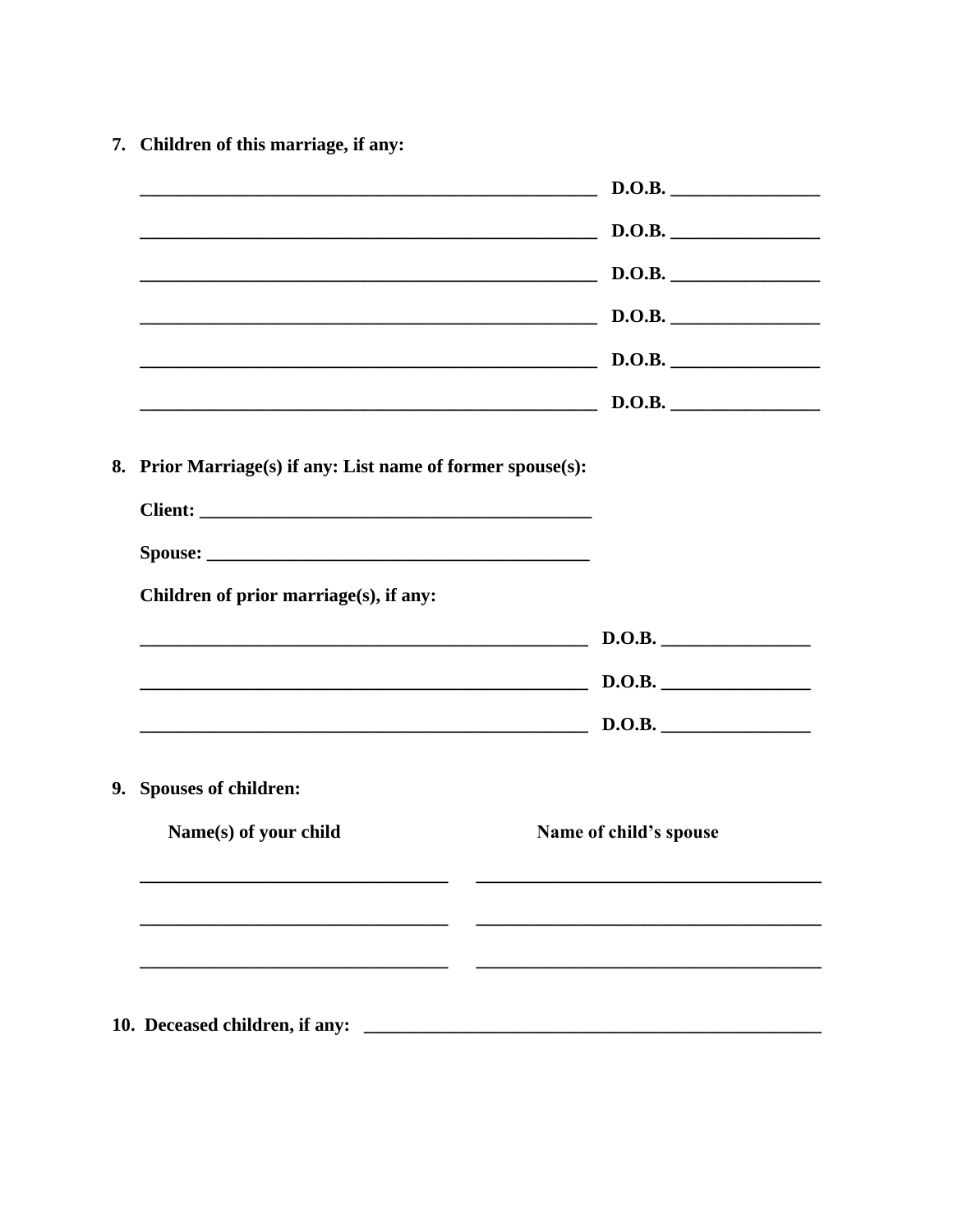| 11. Grandchildren:                                                                                                                   |                                                                            |  |  |  |
|--------------------------------------------------------------------------------------------------------------------------------------|----------------------------------------------------------------------------|--|--|--|
|                                                                                                                                      |                                                                            |  |  |  |
|                                                                                                                                      |                                                                            |  |  |  |
|                                                                                                                                      |                                                                            |  |  |  |
| 12: Living Parents:                                                                                                                  |                                                                            |  |  |  |
|                                                                                                                                      |                                                                            |  |  |  |
|                                                                                                                                      |                                                                            |  |  |  |
| 13: Brothers and Sisters:                                                                                                            |                                                                            |  |  |  |
|                                                                                                                                      |                                                                            |  |  |  |
|                                                                                                                                      |                                                                            |  |  |  |
| <b>14. Marriage Agreements:</b> (If yes, give copy to attorney)                                                                      |                                                                            |  |  |  |
|                                                                                                                                      | Before Marriage: $\Box$ Yes $\Box$ No After Marriage: $\Box$ Yes $\Box$ No |  |  |  |
| 15. Any Obligations From Prior Marriages?: $\Box$ Yes $\Box$ No<br>(If Yes, provide copy of divorce decree and property settlement.) |                                                                            |  |  |  |
| Child Support $\Box$ Spousal Support $\Box$ Life Insurance $\Box$ Ret. Plan $\Box$                                                   |                                                                            |  |  |  |
| <b>ASSET CLASSIFICATION INFORMATION</b>                                                                                              |                                                                            |  |  |  |
| 16. How is title held on your home?                                                                                                  |                                                                            |  |  |  |
| <b>Joint Tenancy (JT)</b>                                                                                                            |                                                                            |  |  |  |
|                                                                                                                                      |                                                                            |  |  |  |
| What is the approximate fair market value: \$_                                                                                       |                                                                            |  |  |  |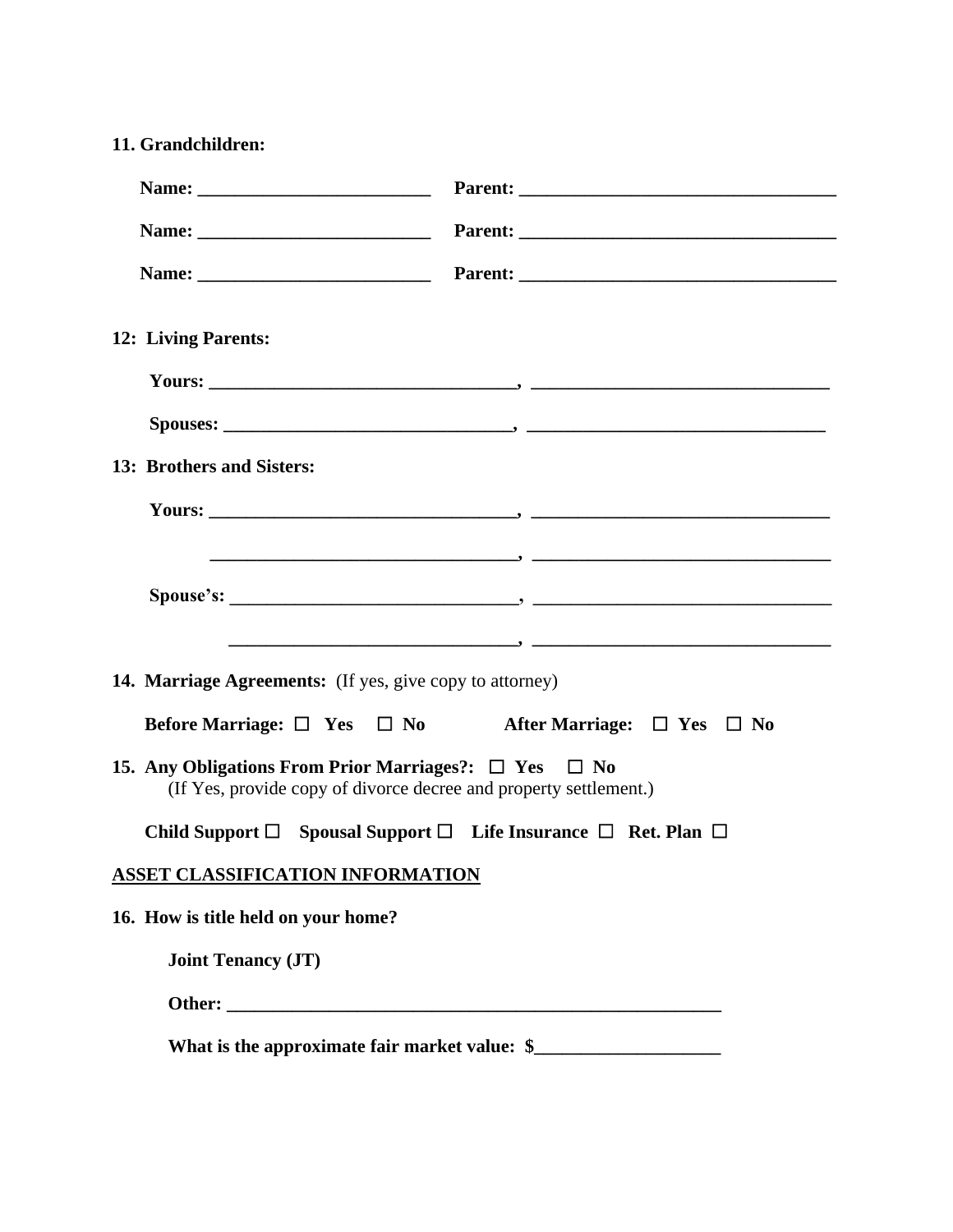|                                                                     | 17. How is title held on your other real property assets?                                         |
|---------------------------------------------------------------------|---------------------------------------------------------------------------------------------------|
|                                                                     | <b>Joint Tenancy (JT)</b>                                                                         |
|                                                                     |                                                                                                   |
|                                                                     | What is the approximate fair market value: \$                                                     |
|                                                                     |                                                                                                   |
|                                                                     | <b>Joint Tenancy (JT)</b>                                                                         |
|                                                                     |                                                                                                   |
|                                                                     |                                                                                                   |
|                                                                     | 18. What other assets do you have? Please list approximate values:                                |
|                                                                     | Stocks and Bonds: $\quad \quad \text{\AA}$                                                        |
| How many different brokerage accounts do you have? ________________ |                                                                                                   |
|                                                                     |                                                                                                   |
|                                                                     | Do you have physical possession of any stock certificates? $\Box$<br>Yes $\Box$<br>N <sub>0</sub> |
|                                                                     | If Yes, what companies and how many shares:                                                       |
|                                                                     |                                                                                                   |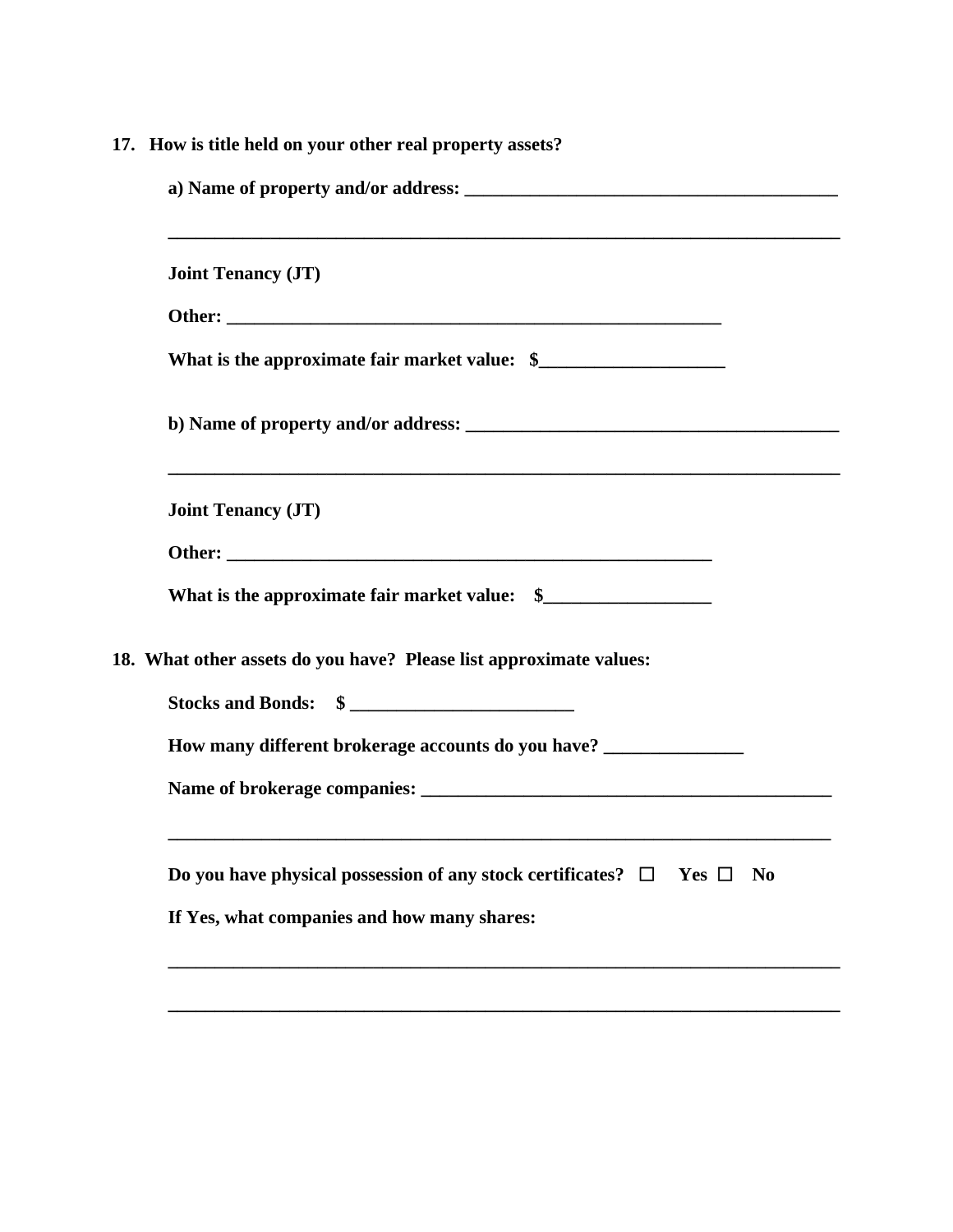**Life Insurance Policies:** 

| <u> 1980 - Johann Barbara, martxa alemaniar amerikan a</u>                                                            | <u> 1989 - Johann Barbara, martxa alemaniar a</u>                                                                                                                                                                                                                                                                                                                                                       |
|-----------------------------------------------------------------------------------------------------------------------|---------------------------------------------------------------------------------------------------------------------------------------------------------------------------------------------------------------------------------------------------------------------------------------------------------------------------------------------------------------------------------------------------------|
| <u> 2000 - 2000 - 2000 - 2000 - 2000 - 2000 - 2000 - 2000 - 2000 - 2000 - 2000 - 2000 - 2000 - 2000 - 2000 - 200</u>  | $\frac{\frac{1}{2} + \frac{1}{2} + \frac{1}{2} + \frac{1}{2} + \frac{1}{2} + \frac{1}{2} + \frac{1}{2} + \frac{1}{2} + \frac{1}{2} + \frac{1}{2} + \frac{1}{2} + \frac{1}{2} + \frac{1}{2} + \frac{1}{2} + \frac{1}{2} + \frac{1}{2} + \frac{1}{2} + \frac{1}{2} + \frac{1}{2} + \frac{1}{2} + \frac{1}{2} + \frac{1}{2} + \frac{1}{2} + \frac{1}{2} + \frac{1}{2} + \frac{1}{2} + \frac{1}{2} + \frac$ |
| IRA, 401K and other Retirement Accounts:                                                                              |                                                                                                                                                                                                                                                                                                                                                                                                         |
| <u> 1989 - Johann John Stein, mars an deus Amerikaansk kommunister (</u>                                              | $\frac{\frac{1}{2} \frac{1}{2} \frac{1}{2} \frac{1}{2} \frac{1}{2} \frac{1}{2} \frac{1}{2} \frac{1}{2} \frac{1}{2} \frac{1}{2} \frac{1}{2} \frac{1}{2} \frac{1}{2} \frac{1}{2} \frac{1}{2} \frac{1}{2} \frac{1}{2} \frac{1}{2} \frac{1}{2} \frac{1}{2} \frac{1}{2} \frac{1}{2} \frac{1}{2} \frac{1}{2} \frac{1}{2} \frac{1}{2} \frac{1}{2} \frac{1}{2} \frac{1}{2} \frac{1}{2} \frac{1}{2} \$           |
|                                                                                                                       | $\frac{\frac{1}{2} \frac{1}{2} \frac{1}{2} \frac{1}{2} \frac{1}{2} \frac{1}{2} \frac{1}{2} \frac{1}{2} \frac{1}{2} \frac{1}{2} \frac{1}{2} \frac{1}{2} \frac{1}{2} \frac{1}{2} \frac{1}{2} \frac{1}{2} \frac{1}{2} \frac{1}{2} \frac{1}{2} \frac{1}{2} \frac{1}{2} \frac{1}{2} \frac{1}{2} \frac{1}{2} \frac{1}{2} \frac{1}{2} \frac{1}{2} \frac{1}{2} \frac{1}{2} \frac{1}{2} \frac{1}{2} \$           |
| <u> 2000 - 2000 - 2000 - 2000 - 2000 - 2000 - 2000 - 2000 - 2000 - 2000 - 2000 - 2000 - 2000 - 2000 - 2000 - 200</u>  | $\sim$                                                                                                                                                                                                                                                                                                                                                                                                  |
|                                                                                                                       | $\frac{\frac{1}{2} + \frac{1}{2} + \frac{1}{2} + \frac{1}{2} + \frac{1}{2} + \frac{1}{2} + \frac{1}{2} + \frac{1}{2} + \frac{1}{2} + \frac{1}{2} + \frac{1}{2} + \frac{1}{2} + \frac{1}{2} + \frac{1}{2} + \frac{1}{2} + \frac{1}{2} + \frac{1}{2} + \frac{1}{2} + \frac{1}{2} + \frac{1}{2} + \frac{1}{2} + \frac{1}{2} + \frac{1}{2} + \frac{1}{2} + \frac{1}{2} + \frac{1}{2} + \frac{1}{2} + \frac$ |
| <b>Bank Accounts:</b>                                                                                                 |                                                                                                                                                                                                                                                                                                                                                                                                         |
|                                                                                                                       | $\frac{\frac{1}{2} + \frac{1}{2} + \frac{1}{2} + \frac{1}{2} + \frac{1}{2} + \frac{1}{2} + \frac{1}{2} + \frac{1}{2} + \frac{1}{2} + \frac{1}{2} + \frac{1}{2} + \frac{1}{2} + \frac{1}{2} + \frac{1}{2} + \frac{1}{2} + \frac{1}{2} + \frac{1}{2} + \frac{1}{2} + \frac{1}{2} + \frac{1}{2} + \frac{1}{2} + \frac{1}{2} + \frac{1}{2} + \frac{1}{2} + \frac{1}{2} + \frac{1}{2} + \frac{1}{2} + \frac$ |
| <b>Money Markets and CD's:</b>                                                                                        |                                                                                                                                                                                                                                                                                                                                                                                                         |
| <u> 1989 - Johann Barn, mars ar breithinn ar chwaraeth a bhaile ann an t-</u>                                         |                                                                                                                                                                                                                                                                                                                                                                                                         |
| <u> 1989 - Johann Barn, mars and de Branch Barn, mars and de Branch Barn, mars and de Branch Barn, mars and de Br</u> |                                                                                                                                                                                                                                                                                                                                                                                                         |
| <b>Other Assets:</b> (Please describe below)                                                                          |                                                                                                                                                                                                                                                                                                                                                                                                         |
|                                                                                                                       |                                                                                                                                                                                                                                                                                                                                                                                                         |
|                                                                                                                       | \$                                                                                                                                                                                                                                                                                                                                                                                                      |

### SUCCESSOR TRUSTEES, EXECUTORS AND GUARDIANS FOR MINOR CHILDREN

## 19. Successor Trustees: Who is to manage the trust after both of you are deceased?

| ond |
|-----|
|     |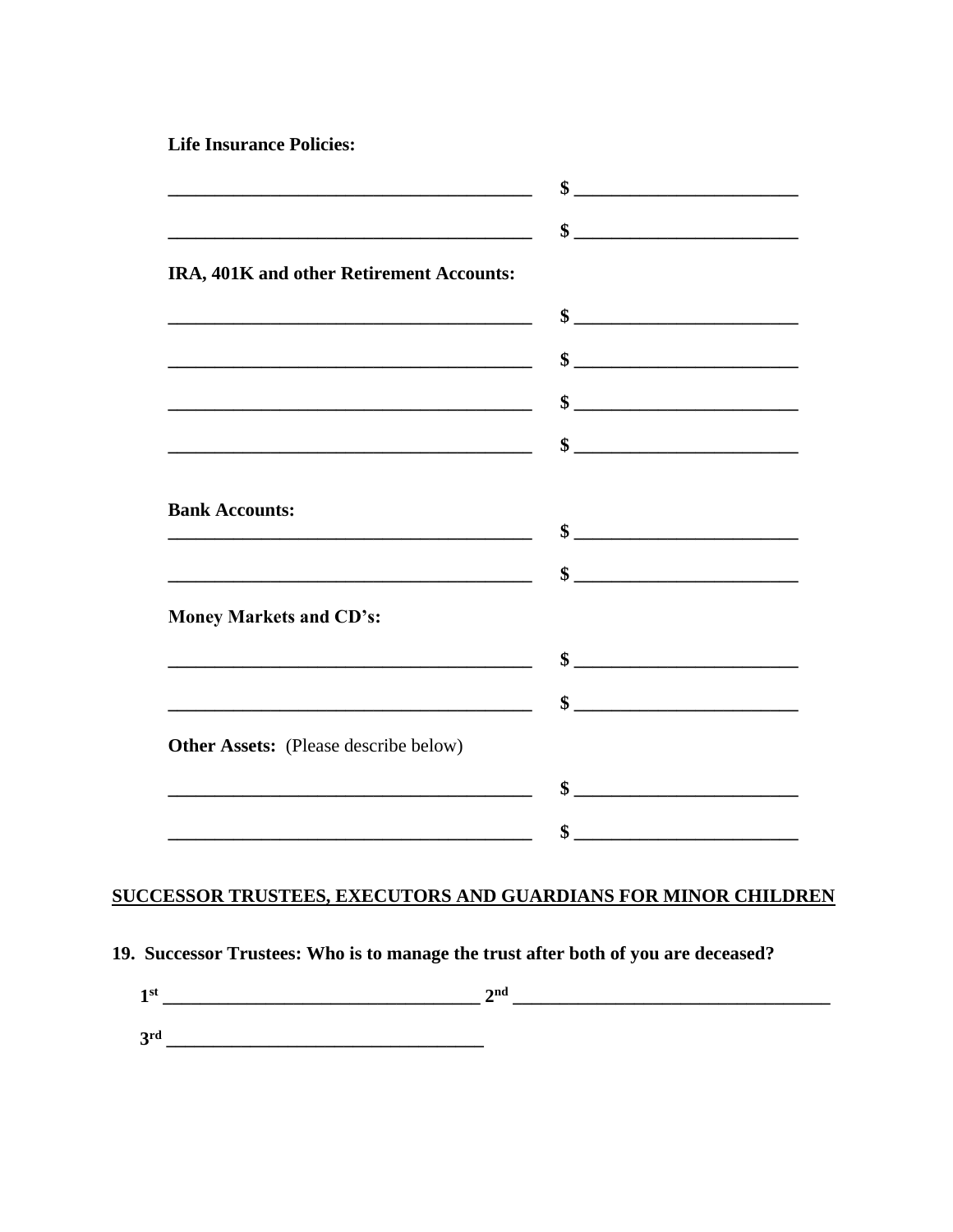### **NOTE: YOUR NAMES DO NOT APPEAR IN ITEMS 20-25. THESE ARE THE TWO ALTERNATES FOR EACH OF YOU AS YOU ARE THE PRIMARY NAMED PERSON FOR EACH OTHER.**

|  | 20. Executor of Your Will: Who will administer your probate estate and file a<br>guardianship petition with the probate court after you and your spouse are deceased?                                                                                                                                                                                                                                                                                                                                                                                                                 |                                                                                                                                                                                                                                                                                                                                                                                                                                                                                                                                                                                       |
|--|---------------------------------------------------------------------------------------------------------------------------------------------------------------------------------------------------------------------------------------------------------------------------------------------------------------------------------------------------------------------------------------------------------------------------------------------------------------------------------------------------------------------------------------------------------------------------------------|---------------------------------------------------------------------------------------------------------------------------------------------------------------------------------------------------------------------------------------------------------------------------------------------------------------------------------------------------------------------------------------------------------------------------------------------------------------------------------------------------------------------------------------------------------------------------------------|
|  |                                                                                                                                                                                                                                                                                                                                                                                                                                                                                                                                                                                       |                                                                                                                                                                                                                                                                                                                                                                                                                                                                                                                                                                                       |
|  | 21. Executor of Spouse's Will: Same question as 20 for spouse to answer                                                                                                                                                                                                                                                                                                                                                                                                                                                                                                               |                                                                                                                                                                                                                                                                                                                                                                                                                                                                                                                                                                                       |
|  | $1st$ 2 <sup>nd</sup> 2 <sup>nd</sup> 2 <sup>nd</sup> 2 <sup>nd</sup> 2 <sup>nd</sup> 2 <sup>nd</sup> 2 <sup>nd</sup> 2 <sup>nd</sup> 2 <sup>nd</sup> 2 <sup>nd</sup> 2 <sup>nd</sup> 2 <sup>nd</sup> 2 <sup>nd</sup> 2 <sup>nd</sup> 2 <sup>nd</sup> 2 <sup>nd</sup> 2 <sup>nd</sup> 2 <sup>nd</sup> 2 <sup>nd</sup> 2 <sup>nd</sup> 2 <sup>nd</sup> 2 <sup>nd</sup> 2 <sup>nd</sup> 2 <sup>nd</sup> 2 <sup>nd</sup> 2 <sup>nd</sup> 2 <sup>nd</sup> 2 <sup>nd</sup> 2 <sup>nd</sup> 2 <sup>nd</sup> 2 <sup>nd</sup> 2 <sup>nd</sup> 2 <sup>nd</sup> 2 <sup>nd</sup> 2 <sup>nd</sup> |                                                                                                                                                                                                                                                                                                                                                                                                                                                                                                                                                                                       |
|  | 22. Durable Power of Attorney - Property for YOU:                                                                                                                                                                                                                                                                                                                                                                                                                                                                                                                                     |                                                                                                                                                                                                                                                                                                                                                                                                                                                                                                                                                                                       |
|  | $1st$ 2 <sup>nd</sup> 2 <sup>nd</sup> 2 <sup>nd</sup> 2 <sup>nd</sup> 2 <sup>nd</sup> 2 <sup>nd</sup> 2 <sup>nd</sup> 2 <sup>nd</sup> 2 <sup>nd</sup> 2 <sup>nd</sup> 2 <sup>nd</sup> 2 <sup>nd</sup> 2 <sup>nd</sup> 2 <sup>nd</sup> 2 <sup>nd</sup> 2 <sup>nd</sup> 2 <sup>nd</sup> 2 <sup>nd</sup> 2 <sup>nd</sup> 2 <sup>nd</sup> 2 <sup>nd</sup> 2 <sup>nd</sup> 2 <sup>nd</sup> 2 <sup>nd</sup> 2 <sup>nd</sup> 2 <sup>nd</sup> 2 <sup>nd</sup> 2 <sup>nd</sup> 2 <sup>nd</sup> 2 <sup>nd</sup> 2 <sup>nd</sup> 2 <sup>nd</sup> 2 <sup>nd</sup> 2 <sup>nd</sup> 2 <sup>nd</sup> |                                                                                                                                                                                                                                                                                                                                                                                                                                                                                                                                                                                       |
|  | 23. Durable Power of Attorney - Property for YOUR SPOUSE:                                                                                                                                                                                                                                                                                                                                                                                                                                                                                                                             |                                                                                                                                                                                                                                                                                                                                                                                                                                                                                                                                                                                       |
|  |                                                                                                                                                                                                                                                                                                                                                                                                                                                                                                                                                                                       |                                                                                                                                                                                                                                                                                                                                                                                                                                                                                                                                                                                       |
|  | 24. Advanced Directive: Health Care Decisions- Alternates for YOU:                                                                                                                                                                                                                                                                                                                                                                                                                                                                                                                    |                                                                                                                                                                                                                                                                                                                                                                                                                                                                                                                                                                                       |
|  |                                                                                                                                                                                                                                                                                                                                                                                                                                                                                                                                                                                       | $1st$ 2 <sup>nd</sup> 2 <sup>nd</sup> 2 <sup>nd</sup> 2 <sup>nd</sup> 2 <sup>nd</sup> 2 <sup>nd</sup> 2 <sup>nd</sup> 2 <sup>nd</sup> 2 <sup>nd</sup> 2 <sup>nd</sup> 2 <sup>nd</sup> 2 <sup>nd</sup> 2 <sup>nd</sup> 2 <sup>nd</sup> 2 <sup>nd</sup> 2 <sup>nd</sup> 2 <sup>nd</sup> 2 <sup>nd</sup> 2 <sup>nd</sup> 2 <sup>nd</sup> 2 <sup>nd</sup> 2 <sup>nd</sup> 2 <sup>nd</sup> 2 <sup>nd</sup> 2 <sup>nd</sup> 2 <sup>nd</sup> 2 <sup>nd</sup> 2 <sup>nd</sup> 2 <sup>nd</sup> 2 <sup>nd</sup> 2 <sup>nd</sup> 2 <sup>nd</sup> 2 <sup>nd</sup> 2 <sup>nd</sup> 2 <sup>nd</sup> |
|  | 25. Advanced Directive: Health Care Decisions-Alternates for YOUR SPOUSE:                                                                                                                                                                                                                                                                                                                                                                                                                                                                                                             |                                                                                                                                                                                                                                                                                                                                                                                                                                                                                                                                                                                       |
|  | $1st$ 2 <sup>nd</sup> 2 <sup>nd</sup> 2 <sup>nd</sup> 2 <sup>nd</sup> 2 <sup>nd</sup> 2 <sup>nd</sup> 2 <sup>nd</sup> 2 <sup>nd</sup> 2 <sup>nd</sup> 2 <sup>nd</sup> 2 <sup>nd</sup> 2 <sup>nd</sup> 2 <sup>nd</sup> 2 <sup>nd</sup> 2 <sup>nd</sup> 2 <sup>nd</sup> 2 <sup>nd</sup> 2 <sup>nd</sup> 2 <sup>nd</sup> 2 <sup>nd</sup> 2 <sup>nd</sup> 2 <sup>nd</sup> 2 <sup>nd</sup> 2 <sup>nd</sup> 2 <sup>nd</sup> 2 <sup>nd</sup> 2 <sup>nd</sup> 2 <sup>nd</sup> 2 <sup>nd</sup> 2 <sup>nd</sup> 2 <sup>nd</sup> 2 <sup>nd</sup> 2 <sup>nd</sup> 2 <sup>nd</sup> 2 <sup>nd</sup> |                                                                                                                                                                                                                                                                                                                                                                                                                                                                                                                                                                                       |
|  | 26. Nomination of GUARDIANS for MINOR CHIDREN:                                                                                                                                                                                                                                                                                                                                                                                                                                                                                                                                        |                                                                                                                                                                                                                                                                                                                                                                                                                                                                                                                                                                                       |
|  | 1 <sup>st</sup>                                                                                                                                                                                                                                                                                                                                                                                                                                                                                                                                                                       |                                                                                                                                                                                                                                                                                                                                                                                                                                                                                                                                                                                       |
|  |                                                                                                                                                                                                                                                                                                                                                                                                                                                                                                                                                                                       |                                                                                                                                                                                                                                                                                                                                                                                                                                                                                                                                                                                       |